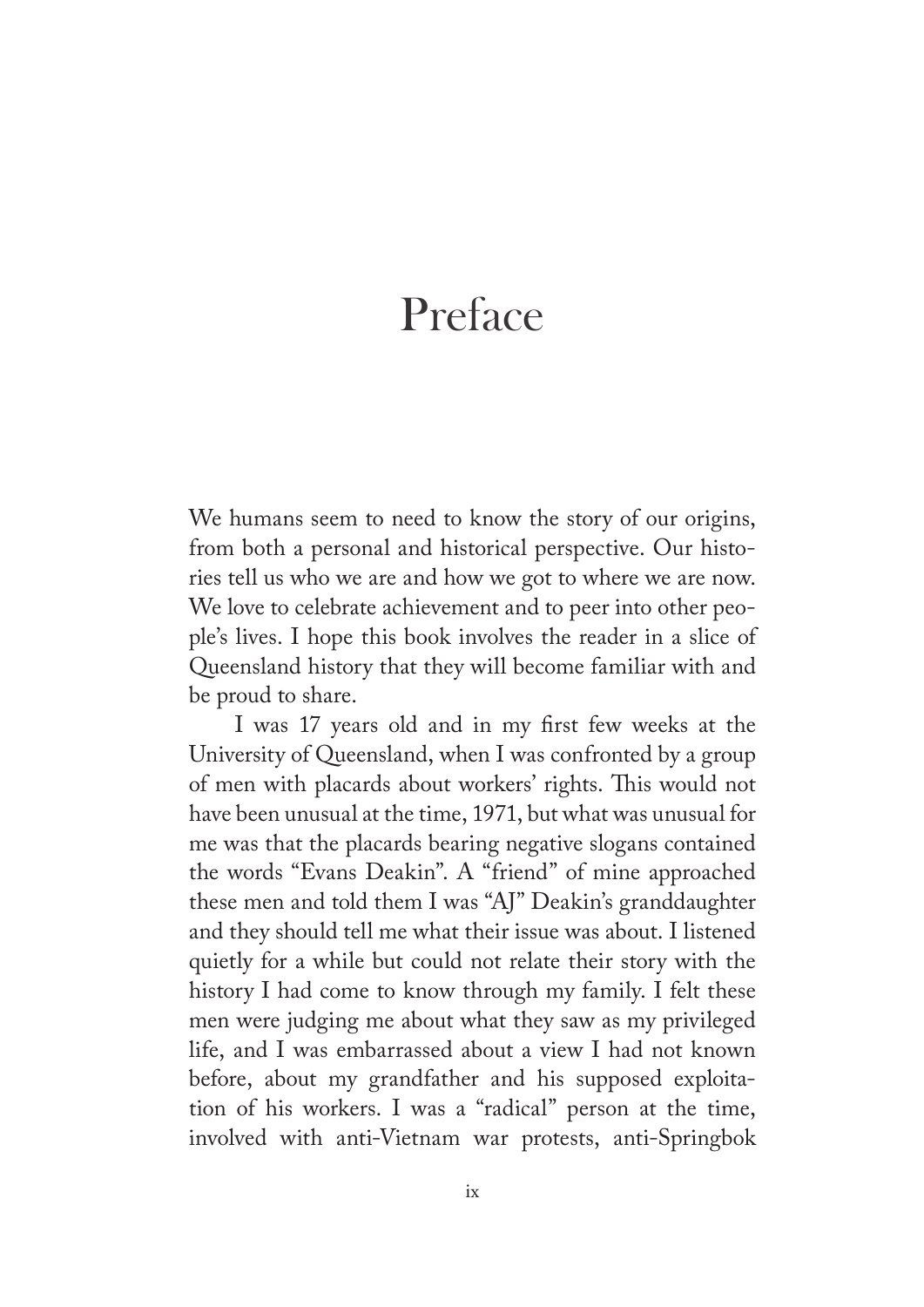## Man of Steel

The Great Depression years, 1929 to 1935, brought a slowdown of the operations as government loan restrictions and municipal authorities curtailed investment in plant and equipment and private development was limited. The Rocklea works which had invested huge sums in plant did continue to operate at some profit. The development of the rail siding in from the main Brisbane line and the vastness of the site at Rocklea enabled cost efective assembly and movement of steel. On September 26, 1930 *Te Courier Mail,* reported that Arthur Deakin believed company business for the following year was "very encouraging".

The 1934 Annual Company Report forecast continued improvement in the Australian economy and some small profits for the company. The primary business of the company in these years was steel fabrication for bridges, railways and ships. Despite the economic slowdown caused by the Depression, the prudent management of the business enabled jobs to be maintained and some profts to be distributed to shareholders.



*McWhirters Building, Fortitude Valley, 1930. Courtesy: State Library, Brisbane*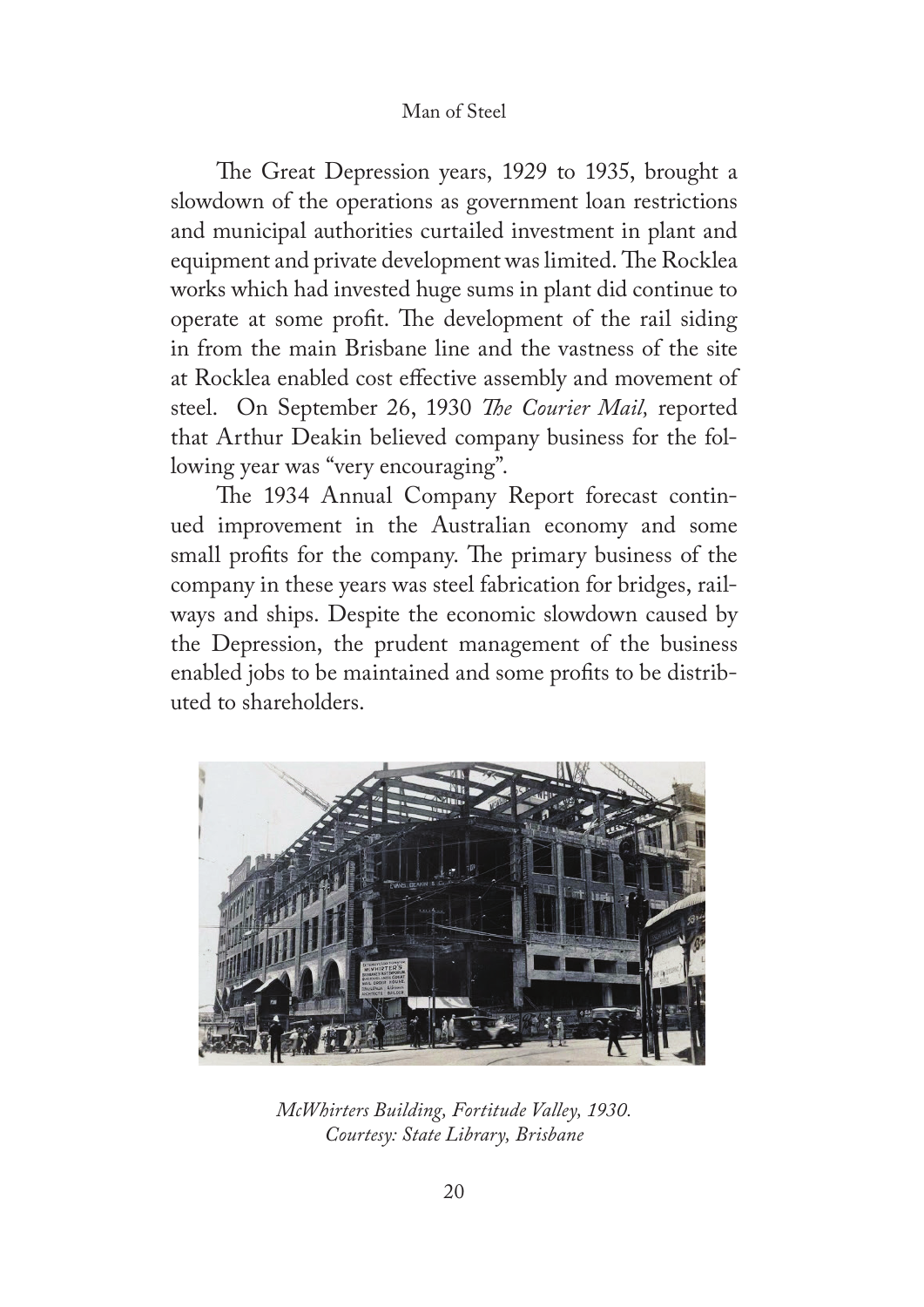AJ Deakin and the Story of Evans Deakins Industries

in this bridge construction were tragic and workplace safety appears inconceivable with hindsight.<sup>9</sup>

The Story Bridge was the coming of age project for Evans Deakin. This was big, this was important, this was public and it would require the exquisite tailoring of the skills of the two partners – engineering brilliance and fnancial wizardry. The ever increasing skills and talents of the workers in Evans Deakin were on display for the whole country to see. The men who worked in the metal trades were proud and talented people who, regardless of politics, believed in producing high quality and sound products that had their names proudly attached.

The bridge was built on time, on cost, and with reputations intact and growing. AJ would have been thrilled and many celebrations with his mates at the Brisbane Club would have followed.

On Saturday 6 July 1940 a crowd of 37,000 watched Sir Leslie Wilson, the Queensland Governor officially open the bridge.



*Ofcial Opening Ceremony of the Story Bridge, 1940. Courtesy: State Library, Brisbane*